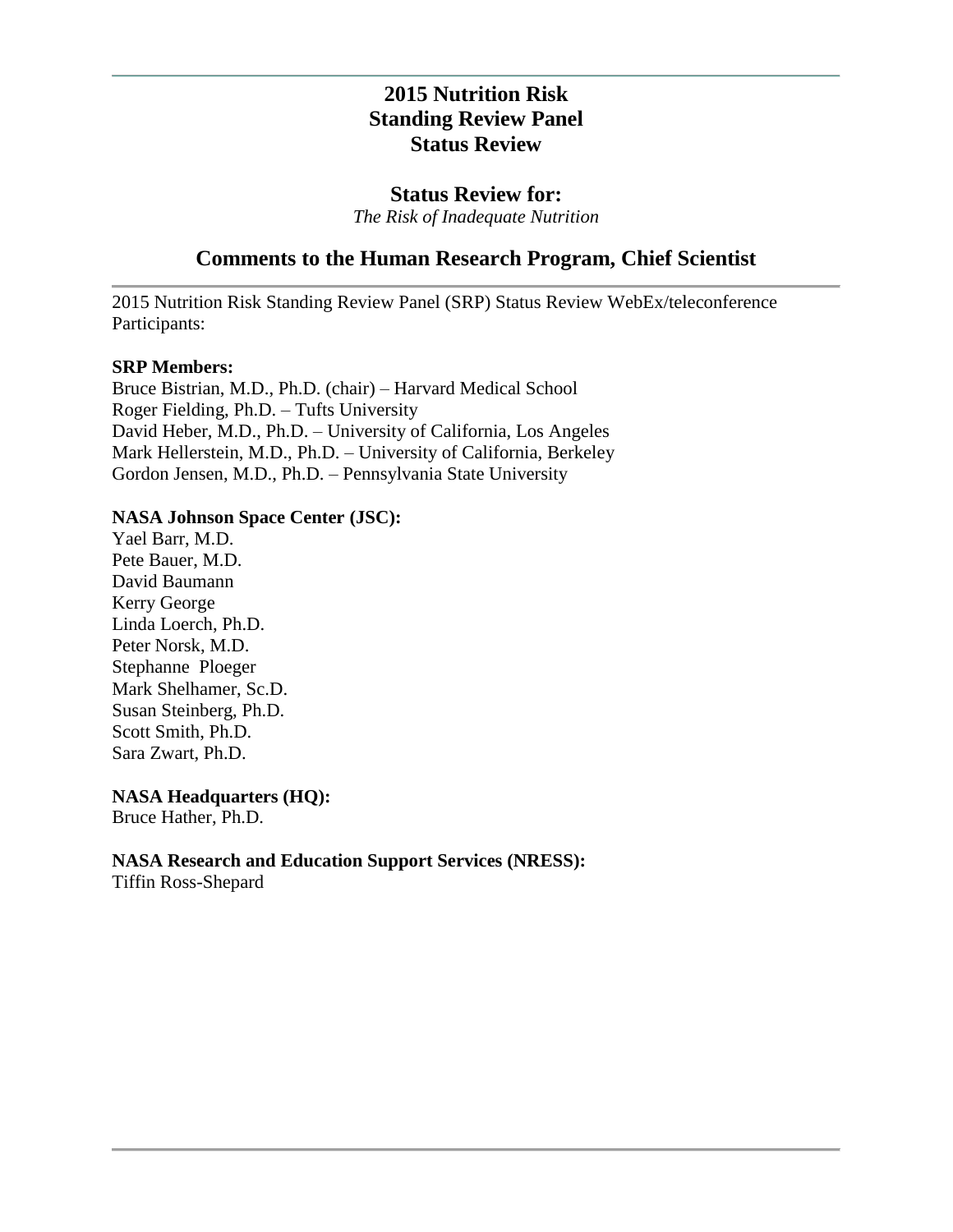On November 6, 2015, the Nutrition Risk SRP, participants from the JSC, HQ, and NRESS participated in a WebEx/teleconference. The purpose of the call (as stated in the Statement of Task) was to allow the SRP members to:

- 1. Receive an update from the HRP Chief Scientist (or designee) on the status of NASA's current and future exploration plans and the impact these will have on the HRP.
- 2. Receive an update on any changes within the HRP since the 2014 SRP meeting.
- 3. Receive an update by the Element or Project Scientist(s) since the 2014 SRP meeting.
- 4. Participate in a discussion with the HRP Chief Scientist (or designee) and the Element regarding possible topics to be addressed at the next SRP meeting

Based on the presentations and the discussion during the WebEx/teleconference, the SRP would like to relay the following information to Dr. Shelhamer, the HRP Chief Scientist.

The SRP thinks the research conducted in support of addressing the Risk of Inadequate Nutrition continues to be extremely productive and important to the successful completion of the closing of gaps in knowledge related to inadequate nutrition in low Earth orbit flights, as well as long duration spaceflight anticipated in the future. Given the major increase in risk related to the proposed exploration of deep space, it is important to facilitate the gathering of as much data as possible in terms of blood and urine sampling and special testing that will foster a major increase in the quality of knowledge gained from a limited data set. Given the ability to define the dietary inflammatory potential of normal food (an important factor in a space environment that is likely to markedly increase oxidative inflammation) as well insulinogenic effects (important in managing fluid retention) of the diet, the SRP thinks it will be important to explore this aspect of mitigation as well to continue their seminal work in the potential visual complications of spaceflight.

The SRP would like to emphasize priority for the following initiatives that Dr. Smith presented during the WebEx/teleconference:

- 1. The extended genetics study in relation to one carbon metabolism.
- 2. The biochemical profile study including blood and urine samples. The ability to measure serial blood samples to examine space-induced changes in various serum and urine-based parameters is a critical component of the nutrition research program.
- 3. Investigations of mitigating radiation exposure /oxidative stress concerns with diet and supplement measures. This is especially critical in view of the anticipated Mars missions and possible adverse impacts upon multiple key body functions.

The SRP would also like to stress the importance of the ongoing research being conducted especially as it relates to the health of the astronauts. The integrated nutrition program using standardized preparations of foods with potential antioxidant activity to protect against radiation injury is important as is the development of specific testing outcomes in regards to the eye, brain, bone, and vital organs. Great progress has been made but additional support for this important work is critical to the success of the future long duration space travel being contemplated.

The HRP's seminal findings about visual complications of spaceflight were primarily enabled by the availability of reliable functional outcome measures, in this case ophthalmologic exam. As